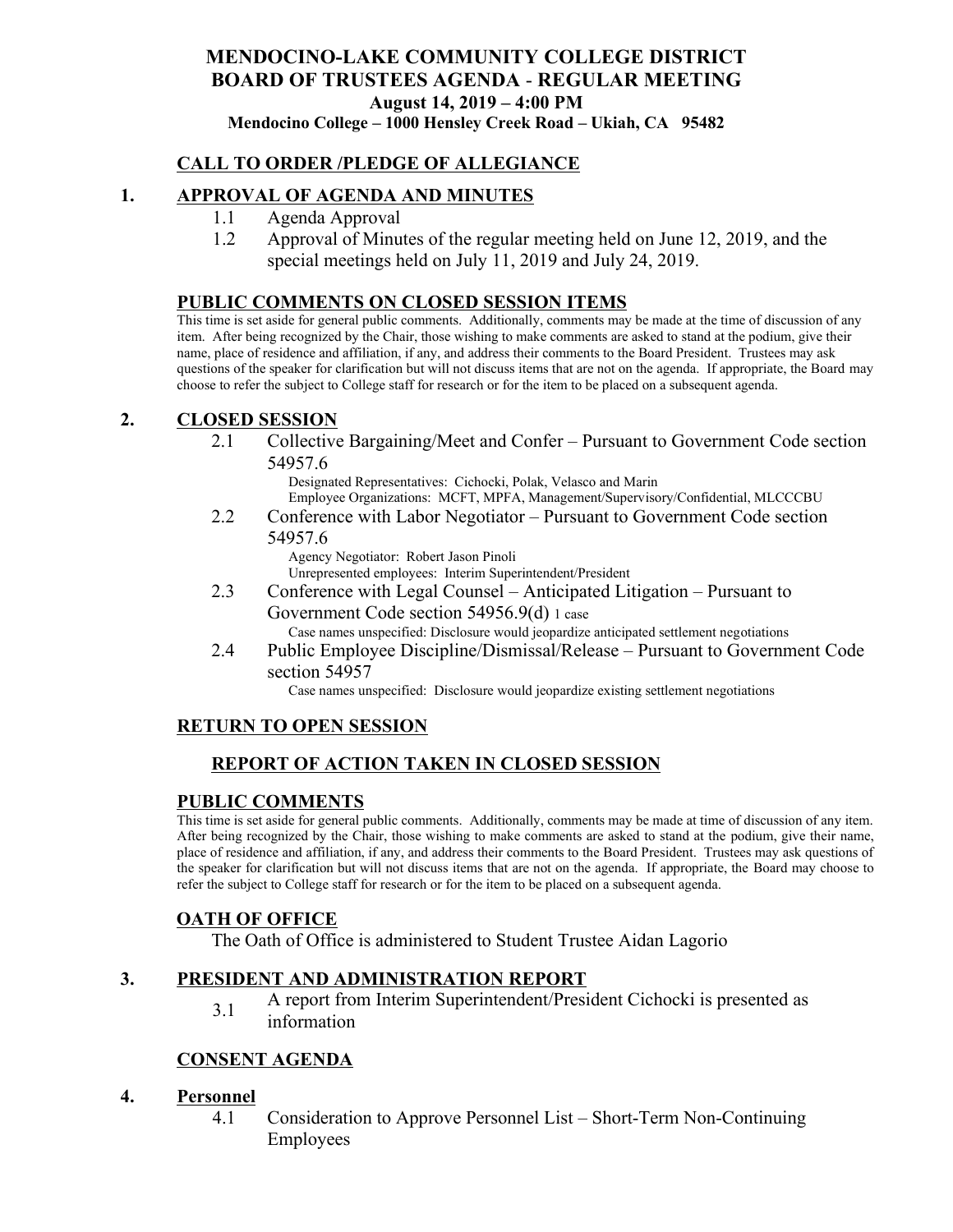Recommendation to approve the short-term non-continuing personnel list as presented

- 4.2 Consideration to Approve Personnel List Part-Time Faculty Recommendation to approve the part-time faculty personnel list as presented
- 4.3 Consideration to Approve List of Volunteers Recommendation to approve the list of volunteers as presented
- 4.4 Consideration to Approve Personnel List Classified Recommendation to approve the Classified list as presented
- 4.5 Consideration to Approve Personnel List –
	- Management/Supervisory/Confidential Recommendation to approve the Management/Supervisory/Confidential list as presented Consideration to Ratify Resignation/Retirement – Full-Time Faculty – Non-
- 4.6 Tenure Track – Categorically Funded Recommendation to ratify the resignation/retirement as presented
- 4.7 Consideration to Ratify Resignation/Retirement Classified Recommendation to ratify the resignation/retirement as presented

### **5. Other Items**

5.1 Fiscal Report as of June 30, 2019

Recommendation to accept the report as presented

- 5.2 Donations
	- Recommendation to accept the donated items as presented
- 5.3 Mendocino College 2019-2020 Catalog Recommendation to adopt the 2019-2020 college catalog as presented

### **6. INFORMATIONAL/ACTION ITEM**

6.1 Board of Trustees Student Housing Ad-Hoc Committee An update from the ad-hoc committee will be presented with possible action to be determined at the meeting.

### **7. ACTION ITEMS**

| 7.1  | Recommendation for Compensation – Interim Superintendent/President<br>Recommendation to be determined at the meeting   |
|------|------------------------------------------------------------------------------------------------------------------------|
| 7.2  | Contracts and Agreements – Quarterly Ratification                                                                      |
|      | Recommendation to ratify the contracts and agreements as presented                                                     |
| 7.3  | 2019/2020 Appropriation Limit – Resolution 08-19-01                                                                    |
|      | Recommendation to adopt resolution 08-19-01 and establish the District's 2019-2020 appropriation<br>limit as presented |
| 7.4  | Consideration of Grievance from Part-Time Faculty Member re: Mendocino                                                 |
|      | Part-Time Faculty Association Agreement, Article 4.1.3                                                                 |
|      | Recommendation to deny the grievance appeal as presented                                                               |
| 7.5  | Signature Authorization for Interim Superintendent/President – Resolution 08-                                          |
|      | 19-02                                                                                                                  |
|      | Recommendation to adopt resolution 08-19-02 as presented                                                               |
| 7.6  | Signature Authorization for Director of Human Resources – Resolution 08-19-                                            |
|      | 03                                                                                                                     |
|      | Recommendation to adopt resolution 08-19-03 as presented                                                               |
| 7.7  | Rescind Original Signature Authorization – Resolution 12-12-02 and 02-15-02                                            |
|      | Recommendation to rescind signature authorization for Arturo Reyes and Sabrina Meyer as presented                      |
| 7.8  | Child Development Center Contract – Resolution 08-19-04                                                                |
|      | Recommendation to adopt resolution 08-19-04 as presented                                                               |
| 7.9  | Child Development Center Contract – Resolution 08-19-05                                                                |
|      | Recommendation to adopt resolution 08-19-05 as presented                                                               |
| 7.10 | Notification of Classified Layoffs – Resolution 08-19-06                                                               |
|      | Recommendation to adopt resolution 08-19-06 - Notification of Classified Layoffs                                       |
| 7.11 | <b>Student Equity Plan</b>                                                                                             |
|      | Recommendation to approve the Student Equity Plan as presented                                                         |